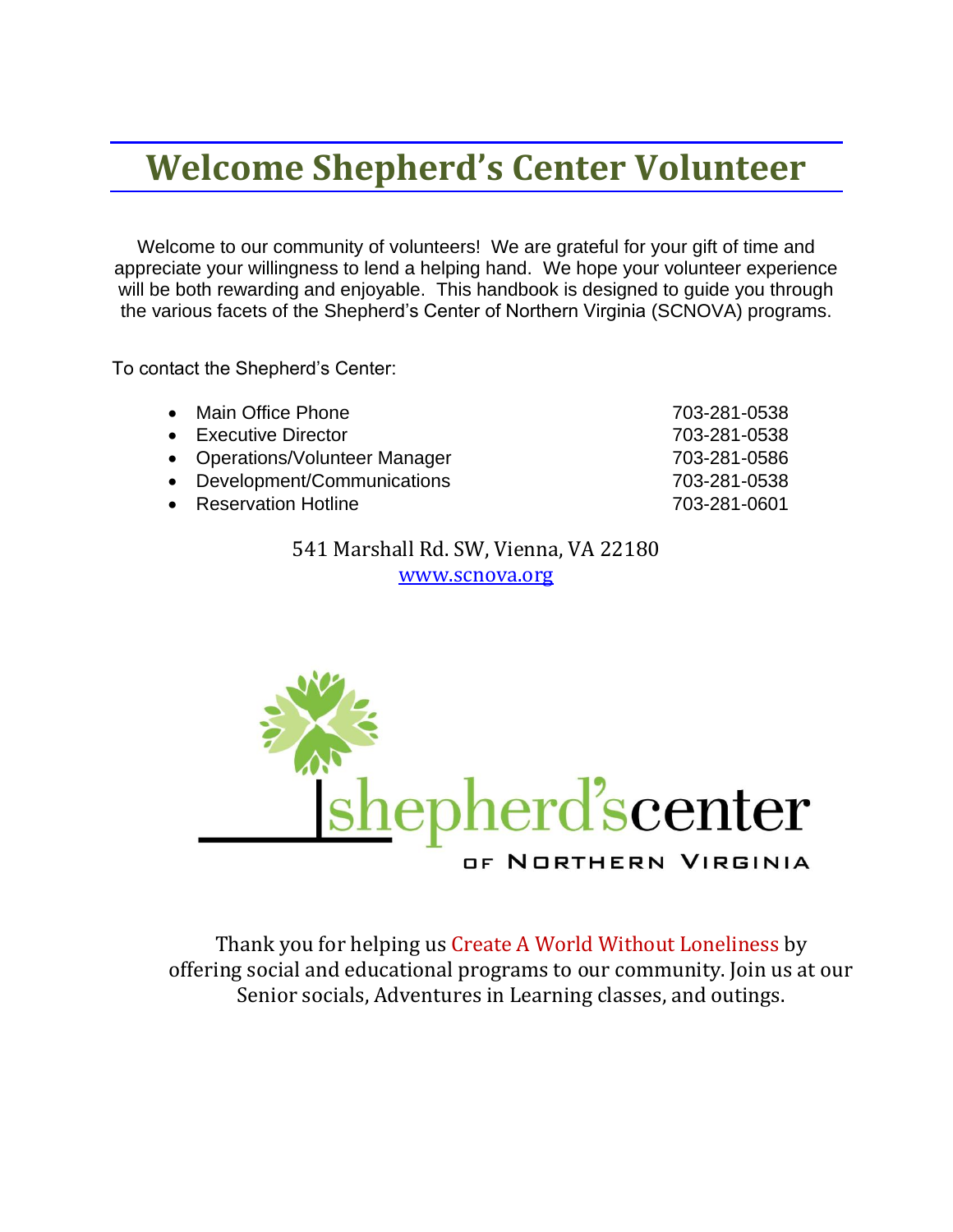### **Table of Contents**

| Page 1   | Welcome Shepherd's Center (SCNOVA) Volunteer           |
|----------|--------------------------------------------------------|
| Page 2   | <b>Table of Contents</b>                               |
| Page 3   | Shepherd's Center of Northern Virginia (SCNOVA) Vision |
|          | <b>Statement</b>                                       |
| Page 4-5 | <b>Policies</b>                                        |
| Page 6   | Confidentiality and Conflict of Interest               |
| Page 7   | <b>General Volunteer Qualifications</b>                |
| Page 8-9 | <b>Medical and Companion Transportation</b>            |
| Page 10  | <b>Handy Helpers</b>                                   |
| Page 11  | <b>Friendly Callers</b>                                |
| Page 12  | <b>Friendly Visitors</b>                               |
| Page 13  | <b>Office Volunteers</b>                               |
| Page 14  | <b>Volunteer Agreement</b>                             |
| Page 15  | <b>Volunteer Signature Page</b>                        |
| Page 16  | Attachment 1: Driver Incident Report Form              |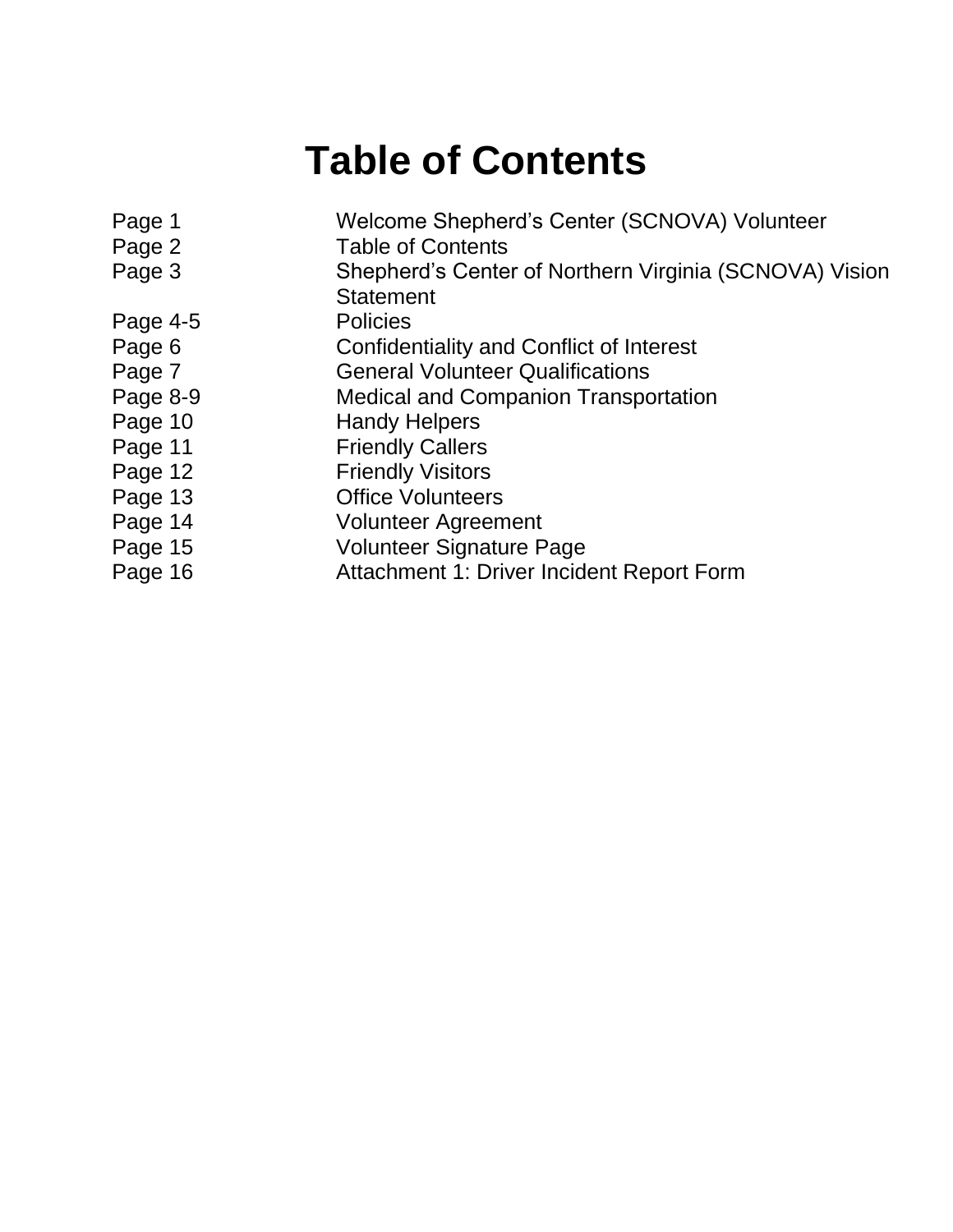# **The Shepherd's Center of Northern Virginia (SCNOVA)**

### **VISION STATEMENT**

### **"Creating A World Without Loneliness"**

### *Selected Services and Programs*

The Shepherd's Center of Northern Virginia (SCNOVA) serves as an information and referral center for the community. Our service programs include Medical Transportation, Companion Transportation, Friendly Callers and Visitors, Handy Helpers, Computer Assistance, Special Events and Healthcare Advocacy. SCNOVA also sponsors a Caregivers Support Group and a Caregivers Retreat*,* which is a day of respite for caregivers*.* Social and educational programs include Lunch N' Life (LNL) and Adventures in Learning (AIL). These enrichment classes and social events are provided as a means of keeping older adults integrated in the community. A healtheducation component is included in our AIL series. All programs and services are implemented by volunteers and are either free or with a nominal charge.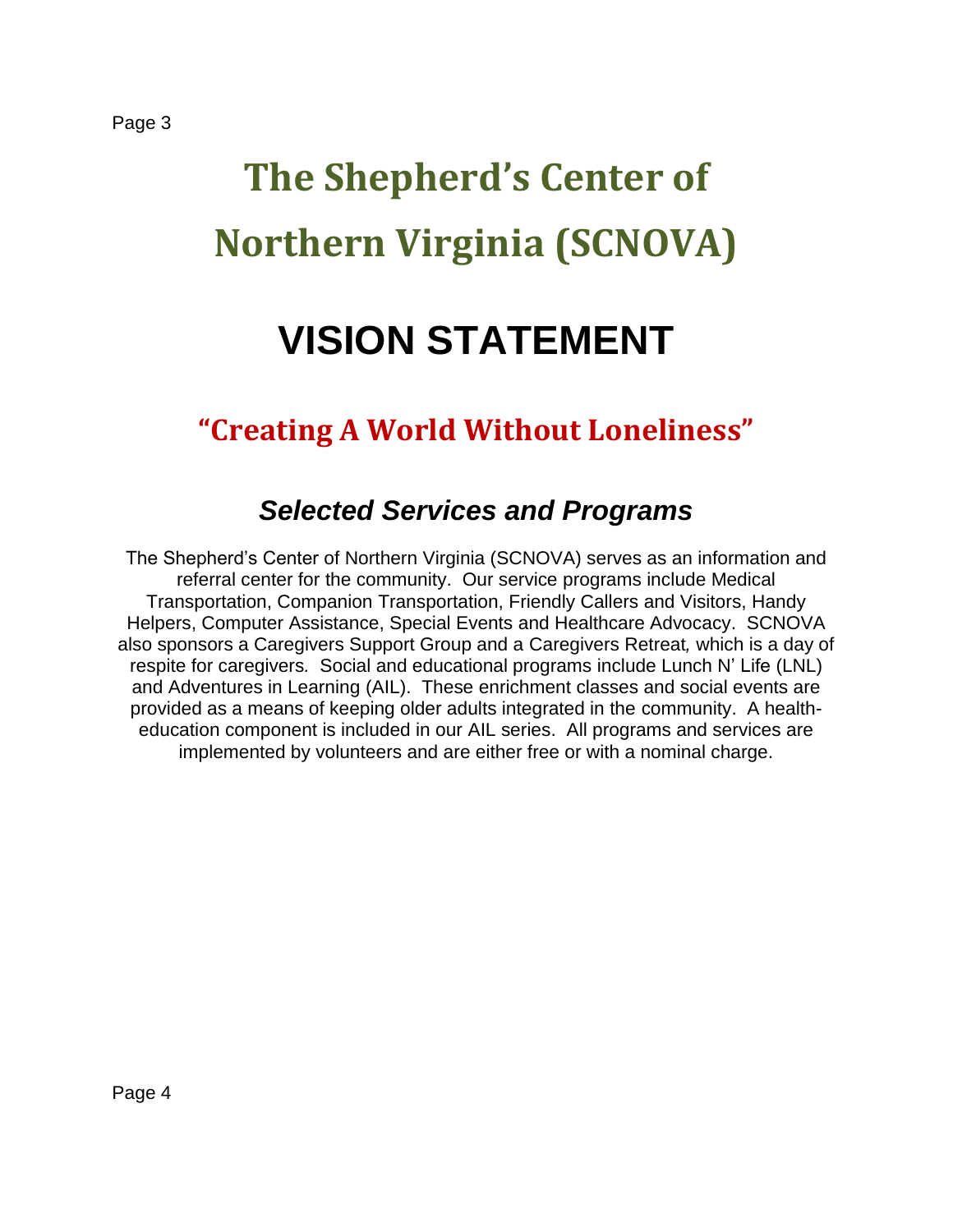### *Policies*

#### **1. Areas of Operation**

SCNOVA provides transportation services to Northern Virginia areas such as Oakton, Vienna, Fairfax, Fairfax City, Reston, Herndon, Merrifield, Dunn Loring, Great Falls and area hospitals.

#### **2. Safety Considerations**

All drivers and passengers must wear seat belts. Passengers who refuse to wear a seat belt will not be provided with services by the SCNOVA.

Drivers need to consider the height of clients regarding front seat airbags. A client may be too short or fragile and for safety, may need to sit in a rear seat.

Drivers must wear masks and gloves at all times when transporting clients. You must also crack your windows and wipe down vehicle before client enters vehicle.

Drivers need to consider the step-up into their vehicle. Some vans or SUVs are too high for some clients.

Drivers should not use cell phones while their vehicles are moving.

#### **3. Payments/Donations**

SCNOVA volunteers are *not* paid for their services. Services to clients are **free**. Clients are welcome to make a contribution to the SCNOVA, if they wish. Donation envelopes are available for this purpose from the office.

#### **4. Safety First/Inclement Weather**

**Our office volunteers follow Fairfax County Public Schools OFFICE closings due to inclement weather.**

**Our driver volunteers follow the Fairfax County Public SCHOOLS closings due to inclement weather.**

Our drivers can decline service due to inclement weather and poor road conditions. Please *call the client first* to cancel; then notify the SCNOVA office at 703-281-0538.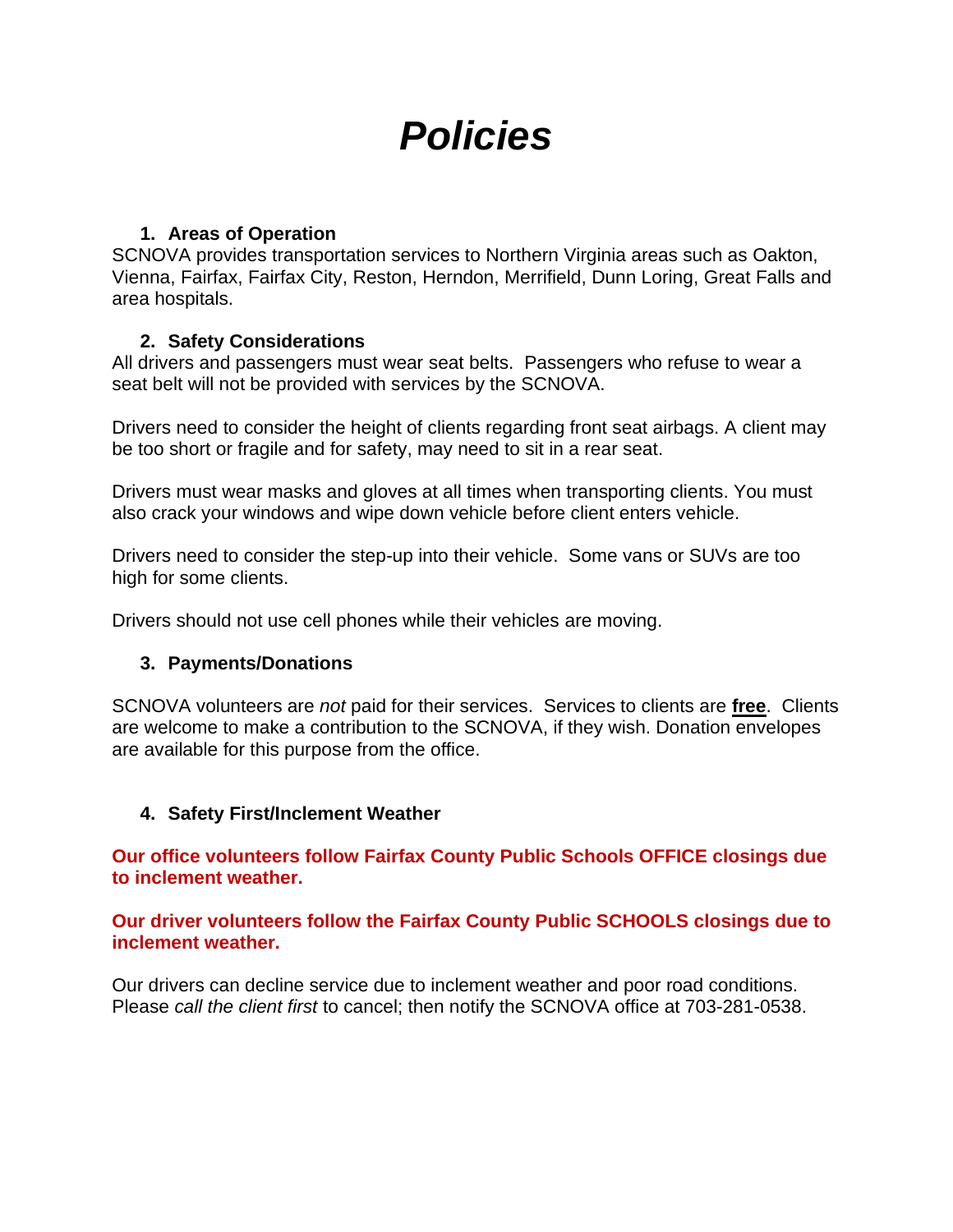#### **5. Volunteer Identification Badges**

The SCNOVA can provide you with a badge identifying volunteer affiliation with the Shepherd's Center. Please call the office if you would like one.

#### **6. Accidents and Incidents**

#### *A. Incident Reports*

Volunteers should use the Volunteer Driver Incident Report Form to document safety issues, and rider/driver accidents. The form is available on our website at [www.scnova.org/volunteer/volunteer-info/,](http://www.scnova.org/volunteer/volunteer-info/) in the Forms Section attached in this handbook, and from the Shepherd's Center office. See Page 16

#### *B. Accidents, Auto Collisions*

Provide an accurate record of any collision, and any claim of bodily injury or property damage to the Executive Director immediately. Drivers should never admit fault to the other party. The driver of the vehicle must complete a Volunteer Driver Incident Report Form and be reviewed by the Director within 24 hours.

#### *C. Other Incidents*

Incidents might include any occasion where a driver feels the need to contact the client's "Emergency Contact" or any driver concern about the physical or mental well-being of a client (e.g., a client fall, mental confusion). Emergency Contacts are kept on the client's file card in the office and the office would call the Emergency Contact.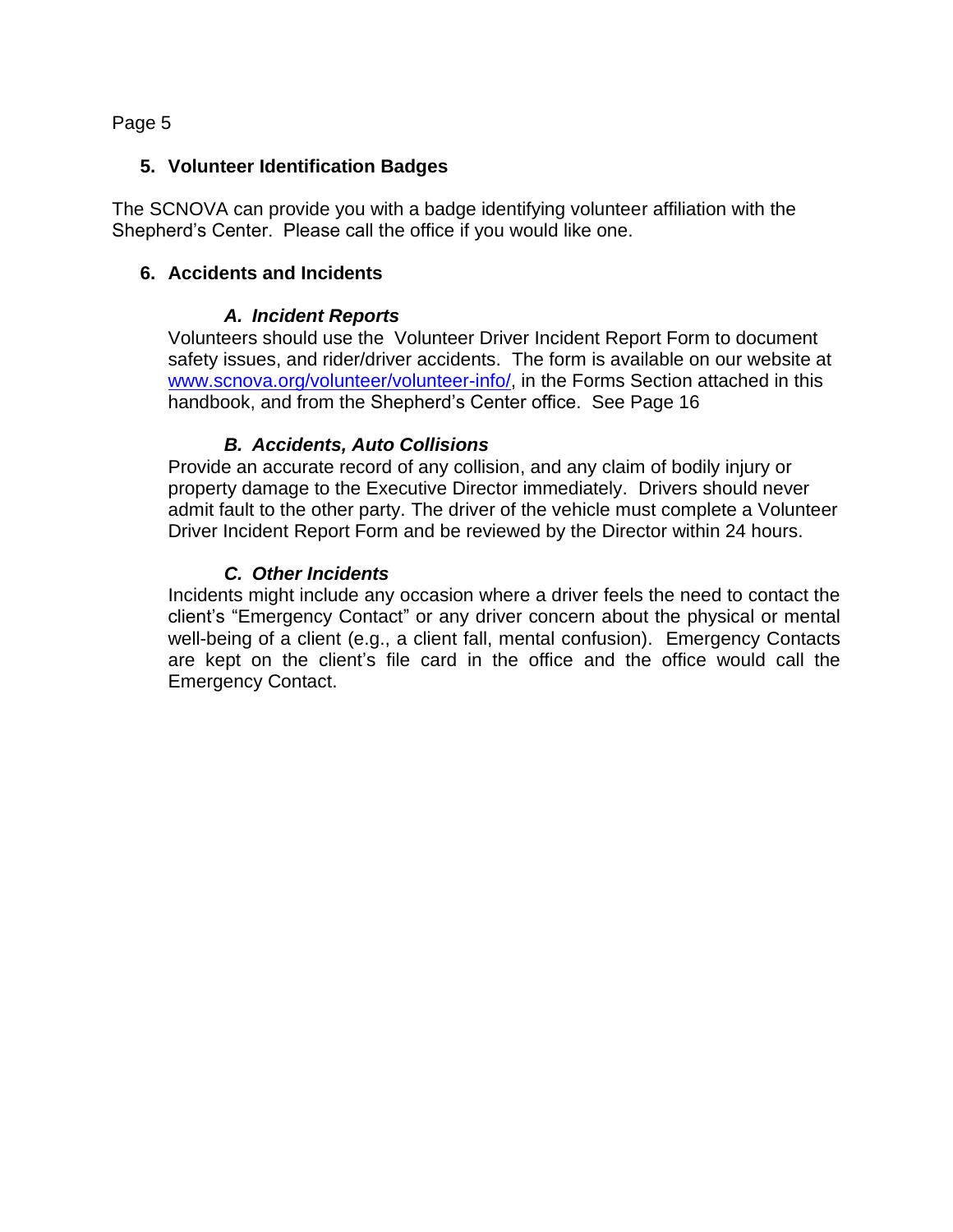### *Confidentiality /Conflict of Interest*

Volunteers are likely to become familiar with SCNOVA clients. While it is desirable to establish a positive relationship with clients, it is important to avoid situations that can create a "conflict of interest." The following serves as guidelines. ("Supervisor" refers to the Coordinator of a service, such as Coordinator of Medical Transportation, or to a Staff member).

**1. "Right to Confidentiality"** is breached when information received from or about a client is repeated to persons other than a supervisor. Clients sometimes confide in a trusted volunteer. Volunteers may share concerns with the supervisor, but not with other volunteers, family, or friends. Only information that the supervisor needs to know should be communicated*. Even the names of individuals receiving service from a program must not be shared with anyone outside the Shepherd's Center.*

a. Information about a client is shared only to obtain needed services, with client consent. If a client is not able to give permission to share information for their wellbeing the volunteer and supervisor should use their best judgment, sharing only information that ensures needed services are provided.

b. Under some circumstances, the volunteer is **required** to share information. This applies when it relates to suspected elder abuse or neglect. If abuse is suspected, this information must be conveyed to the supervisor, but not to other volunteers, family or friends. Appropriate steps will be taken.

c. Transportation volunteers should not ask personal questions of those providing professional services.

**2. "Conflict of Interest"** occurs when personal arrangements for services are made between clients and volunteers, outside the SCNOVA office. Such arrangements are prohibited and can lead to liability issues for both the volunteer and the Shepherd's Center.

a. Volunteers have the discretion of providing their personal contacts to a client, or directing any communication with the client through the office. To block your phone number and name from appearing on a client's Caller ID unit, dial **\*67** before dialing the phone number. Office staff will not give out home phone numbers of volunteers, but will call the volunteer for the client if needed.

b. *If a client does contact a volunteer for additional services, the volunteer is required to instruct the client to call the office. Requests for future services MUST be made through the office.*

c. Volunteers may not accept gifts and/or gratuities, but may accept donations to SCNOVA. Donation envelopes are available for this purpose from the office.

d. SCNOVA wants to know about all the interactions with clients. Please keep SCNOVA abreast of your time with clients and email us at [office@scnova.org](mailto:office@scnova.org) if a concern arises.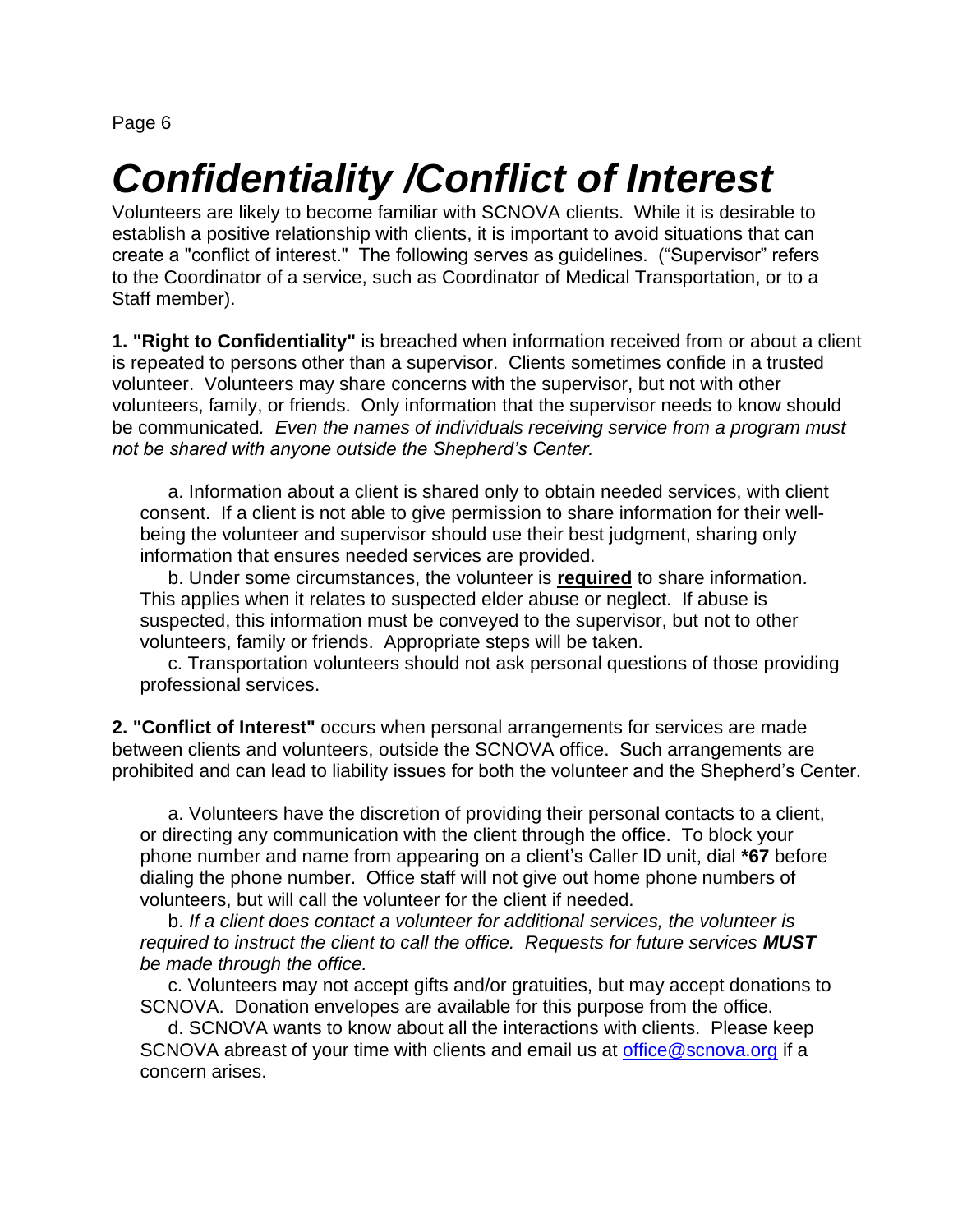### *General Volunteer Qualifications*

Volunteers are the Shepherd's Centers representatives in the community. You influence the opinion and image of our organization. Your positive interactions with clients contribute favorably to our mission.

#### **Qualities**

- 1. Have compassion for and enjoy spending time with Seniors.
- 2. Is reliable, conscientious, and punctual in fulfilling volunteer assignments.
- 3. Don't take things *too seriously*; have a sense of humor!

#### **Expectations**

- 1) Notify SCNOVA office immediately when you know you cannot fulfill a volunteer commitment.
- 2) Protect the privacy of each client.
- 3) Observe and report any changes in the physical or mental status of the client to the Operations/ Volunteer Manager.
- 4) Keep accurate records of your volunteer hours. Please report your hours on the SCNOVA Donor Snap (DS) Form. We will send this link to you by email.

**Accurate records demonstrate our work in the community and directly impact our efforts for grants, donations, etc. Please help us keep track of your good work!**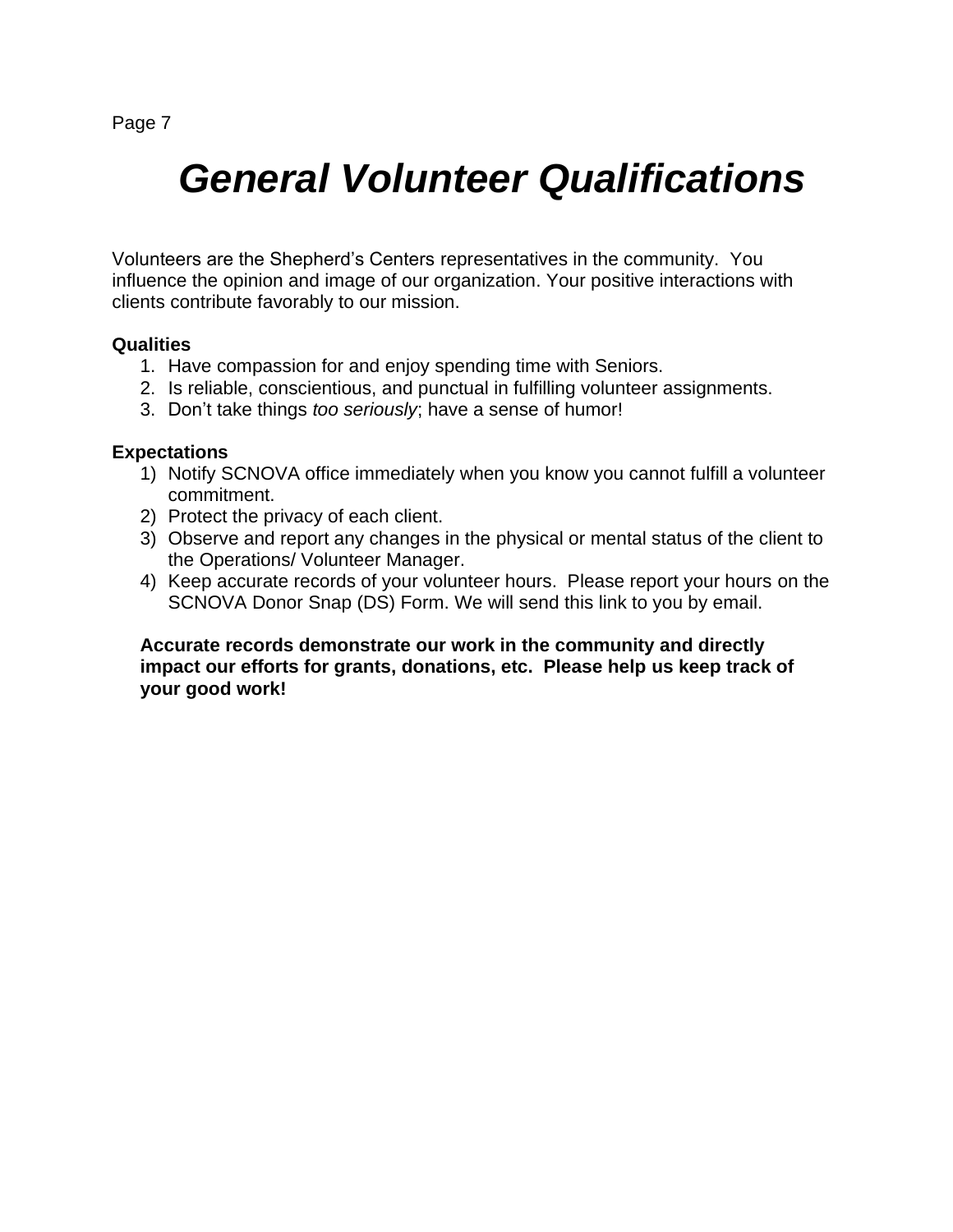## *Medical/Companion Transportation*

#### **Tasks**

*Medical Transportation Volunteer Driver:* Provides clients with necessary transportation to medical-related appointments, such as to a doctor's office, dentist, physical therapy, chemotherapy, etc.

*Companion Transportation Volunteer Driver:* Provides transportation to clients whose desired destinations and errands are non-medical. The companion transportation services include grocery shopping, hairdresser appointments, library, bank, or to select Shepherd's Center functions.

#### **Policies**

- Provide your own vehicle; be properly licensed and insured (provide updated copies of license and insurance card to SCNOVA); and report any changes in your driving status.
- Know where you are going ahead of time. Do not rely on the client for directions.
- Volunteers are only responsible for transportation to/ from the event specified in the request. Volunteers have the support of SCNOVA when setting limitations regarding unreasonable client requests (such as stopping for unscheduled errands) outside the original request. Additional ride requests made by the client directly to the volunteer should be referred to the office for scheduling.
- Please contact the SCNOVA office to discuss any issues or concerns regarding client requests.
- The Shepherd's Center requires clients to give a **four business day notice** when requesting rides.
- Never administer drugs, suggest treatments, or make medical referrals to the client.
- If there is a charge for parking or toll, the client is expected to pay.
- Never assist with personal care or physically lift the client.
- Avoid accepting gifts from the client. Please offer Donation Envelopes to the client. Donations are to be given to the Operations/ Volunteer Manager.
- Maintain confidentiality.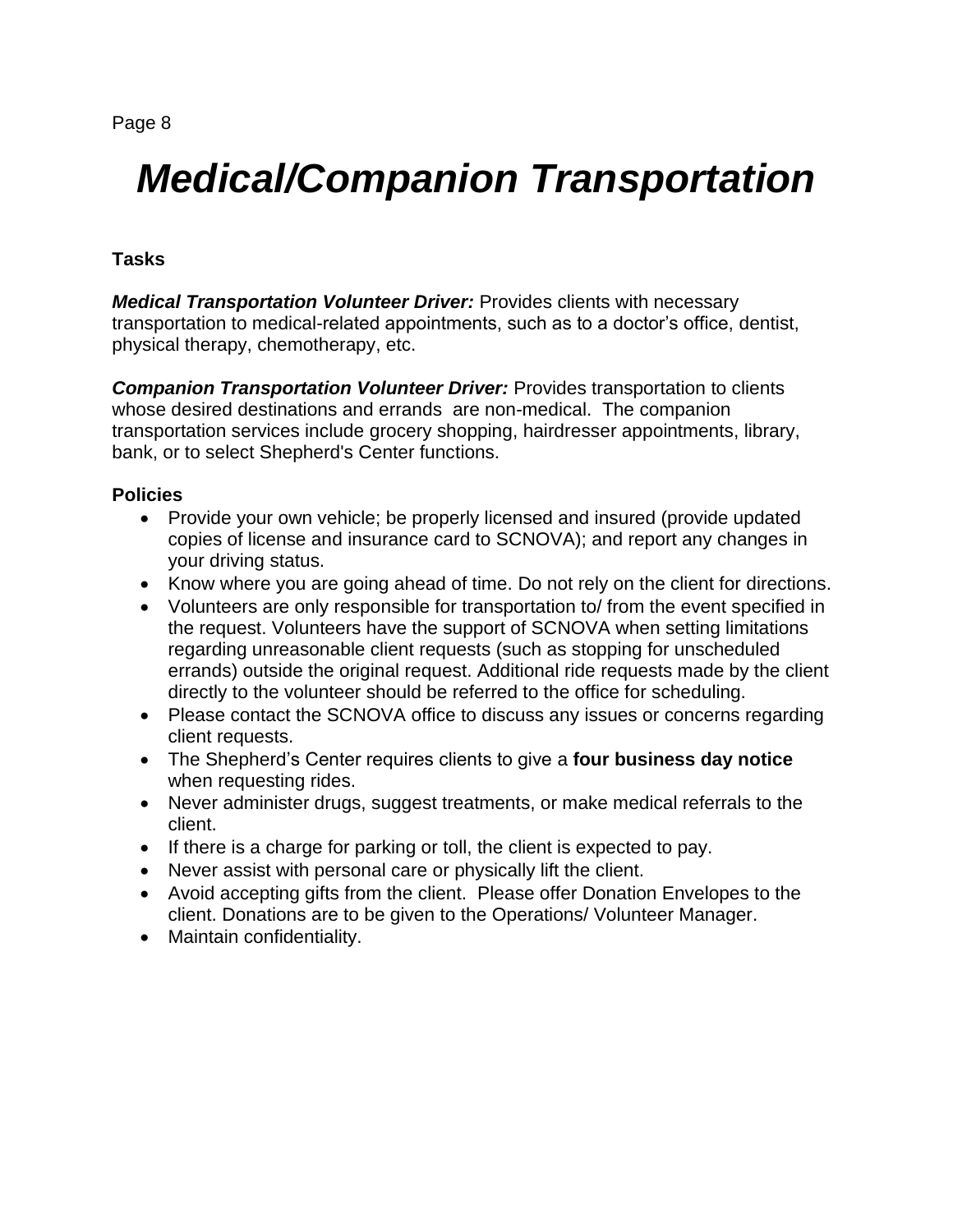#### **Procedures**

- Transportation Volunteer Drivers log into the Ride Scheduler website where all transportation requests with detailed information are listed.
- Upon accepting a ride, the volunteer should contact the client immediately (within 12 hours of the ride acceptance), and **always** the night before or morning of the appointment, in case there are any changes.
- Drivers are asked to wait for the client unless discussed further with client.
- Requests for future drives **MUST** be made through the office. This helps to avoid conflicts and helps us to keep track of volunteer services.
- Emergency contact information for all clients is held in the office. Please call the office if communication with them is required.
- Transportation Volunteer Drivers are credited with **3** hours per drive.
- Drivers *must wear a mask* while transporting clients.

#### **AARP Smart Driver Class- Classes are available to Drivers**

The Shepherd's Center encourages volunteer drivers to take the AARP driver safety class. In partnership with our area AARP, the Shepherd's Center makes this class available twice a year for Shepherd's Center participants. Drivers who take this course every three years may receive a reduction in their automobile insurance premium.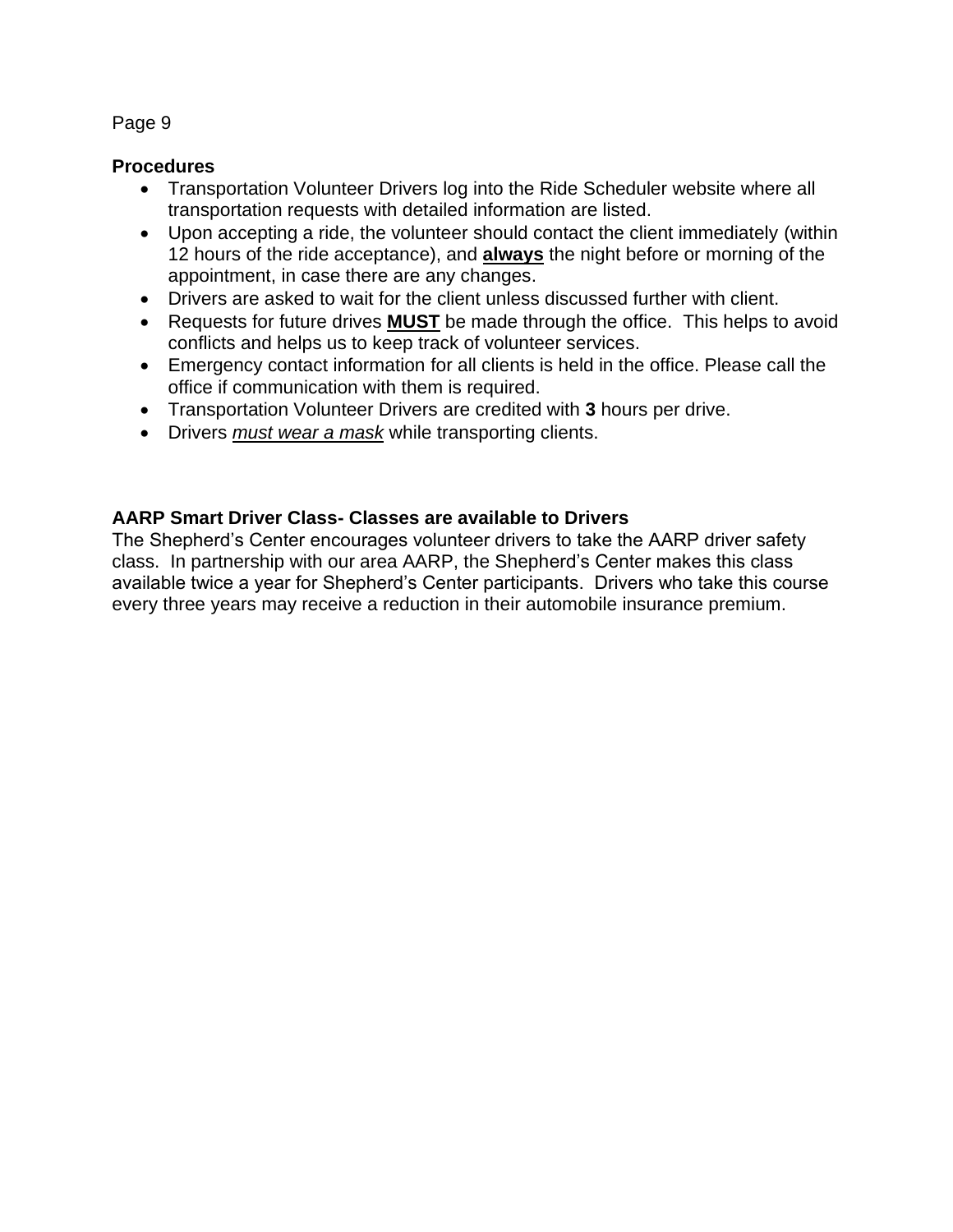# *Handy Helpers*

#### **Tasks**

- To provide home assistance in various areas such as: small home repairs and minor installations (basic carpentry, minor painting, install grab bars, etc.)
- To help an individual determine effective and less stressful ways to reach personal decluttering/downsizing goals.

#### **Policies**

- Have a working knowledge of and experience in the service area requested.
- Assess feasibility of completing the project.
- Maintain safety standards.
- Maintain confidentiality.
- **Must wear a mask at all times during Handy Helper requests.**

- Handy Helpers will be contacted by an office volunteer with a request. It is up to the discretion of the Handy Helper to determine the feasibility of the request. A visit to the client's home may be necessary to determine this feasibility.
- After accepting a request and receiving the client's information, please call the client to make arrangements and notify the office.
- If materials are required, provide the client with a shopping list and estimated costs and purchase items using the client's funds.
- Try to complete projects in a timely fashion.
- Future requests **MUST** be made through the SCNOVA office. This helps to avoid conflicts and helps us to keep track of volunteer services.
- Please provide volunteer hours per client on a monthly basis to the Donor Snap Volunteer Submission Form. This link will be sent to you after initial volunteer training.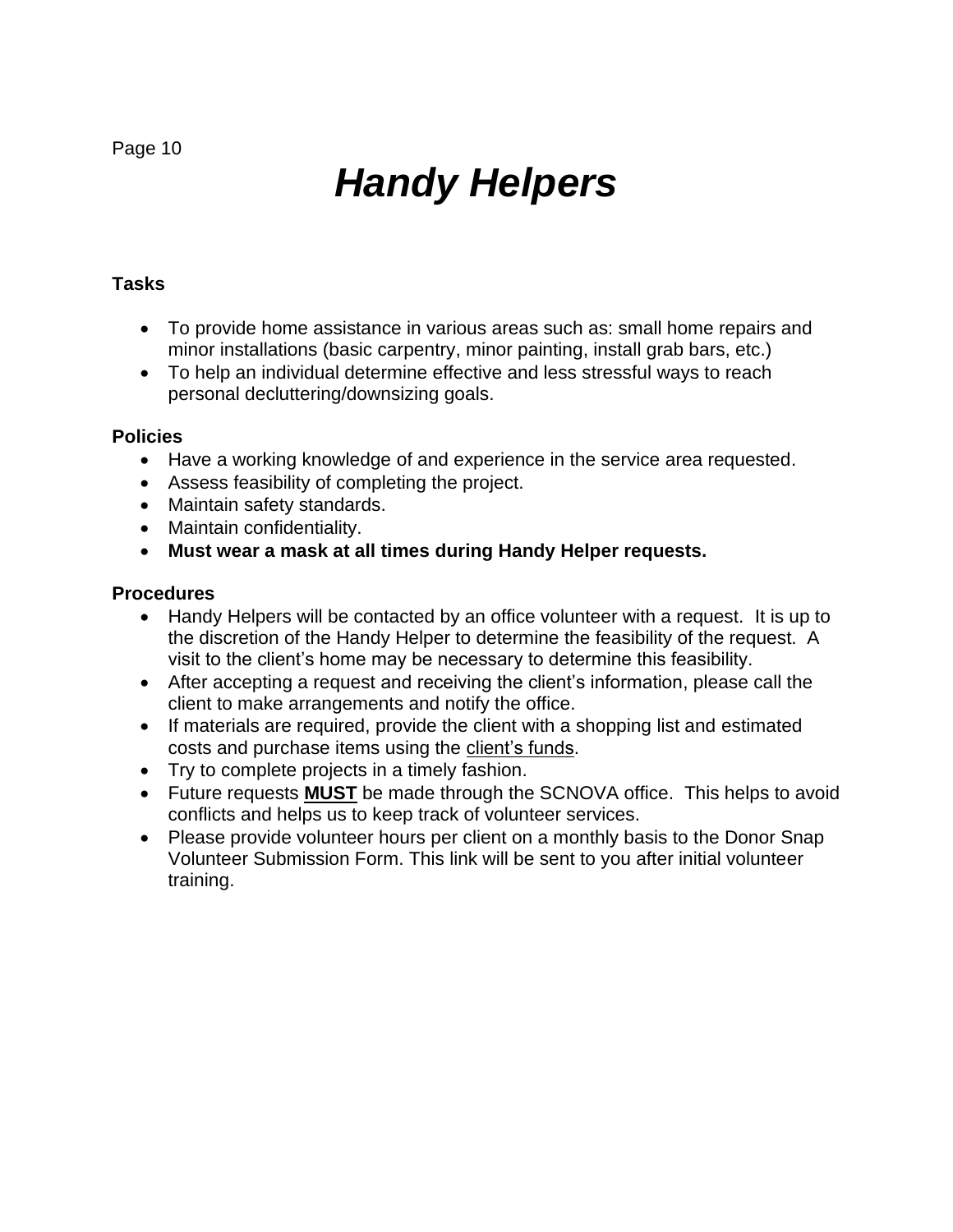### *Friendly Callers*

#### **Tasks**

To make regular telephone calls to older adults who live alone, may have limited contact with others, and may need some social interaction.

#### **Policies**

- Demonstrate good listening and communication skills.
- Be dependable.
- Do not give advice.
- Maintain confidentiality.

- Upon receiving a request for a Friendly Caller, the office will send an email to all Friendly Callers with a brief description of the client.
- Operations/ Volunteer Manager will assign and contact the volunteer selected based on similarities in background or interests, schedule availabilities, and promptness of response. This is done in our efforts to establish a good match between the client and the volunteer.
- Operations/ Volunteer Manager will then give the client the name of his/her Friendly Caller, as well as give the Friendly Caller volunteer the contact information of the client. At this point the Friendly Caller may start contacting the client.
- Please provide volunteer hours per client on a monthly basis to the Donor Snap (DS) Volunteer Submission Form. This link will be sent to you after initial volunteer training. Include Name of Client, Date and Hours spent with client.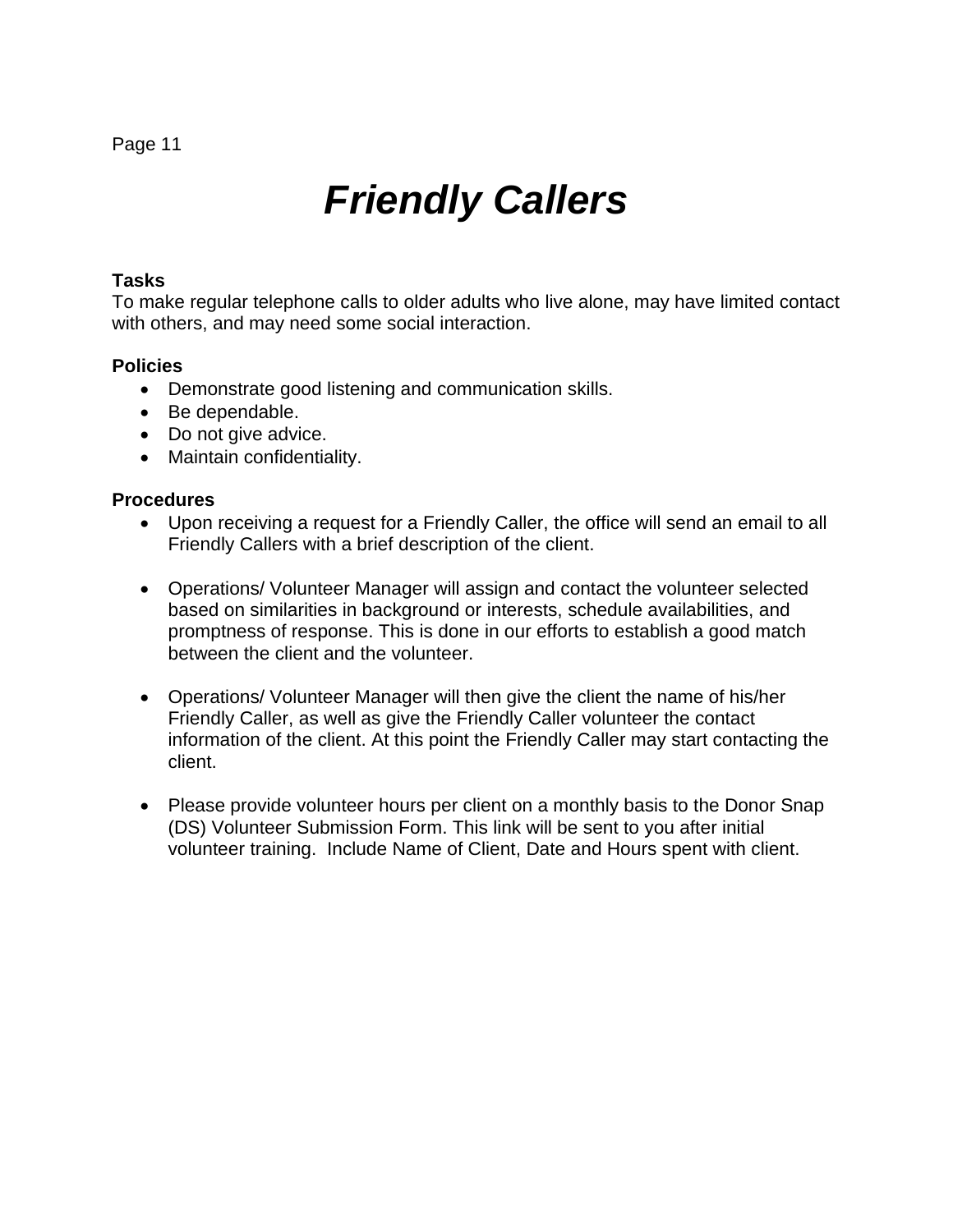# *Friendly Visitors*

#### **Tasks**

• Provide companionship, conversation, reading (for visually impaired) and contact with the community to minimize the sense of isolation. Volunteers will also alert the SCNOVA office to any additional services that may be helpful to the client as well as changes in the elder's physical or emotional condition, so that professional follow-up can be provided as needed.

#### **Policies**

- Must be dependable, empathetic, flexible, conscientious, and able to set boundaries.
- Maintain confidentiality.
- **Must wear a mask at all times during Friendly Visitor requests.**

- Upon receiving a request for a Friendly Visitor, the office will send an email to all Friendly Visitors with a brief description of the client.
- Please obtain an emergency contact phone number in advance from the client to be used if circumstances require it. (Emergency contact numbers are also in the office.)
- Please provide volunteer hours per client on a monthly basis to the Donor Snap (DS) Volunteer Submission Form. This link will be sent to you after initial volunteer training. Include Name of Client, Date and Hours spent with client.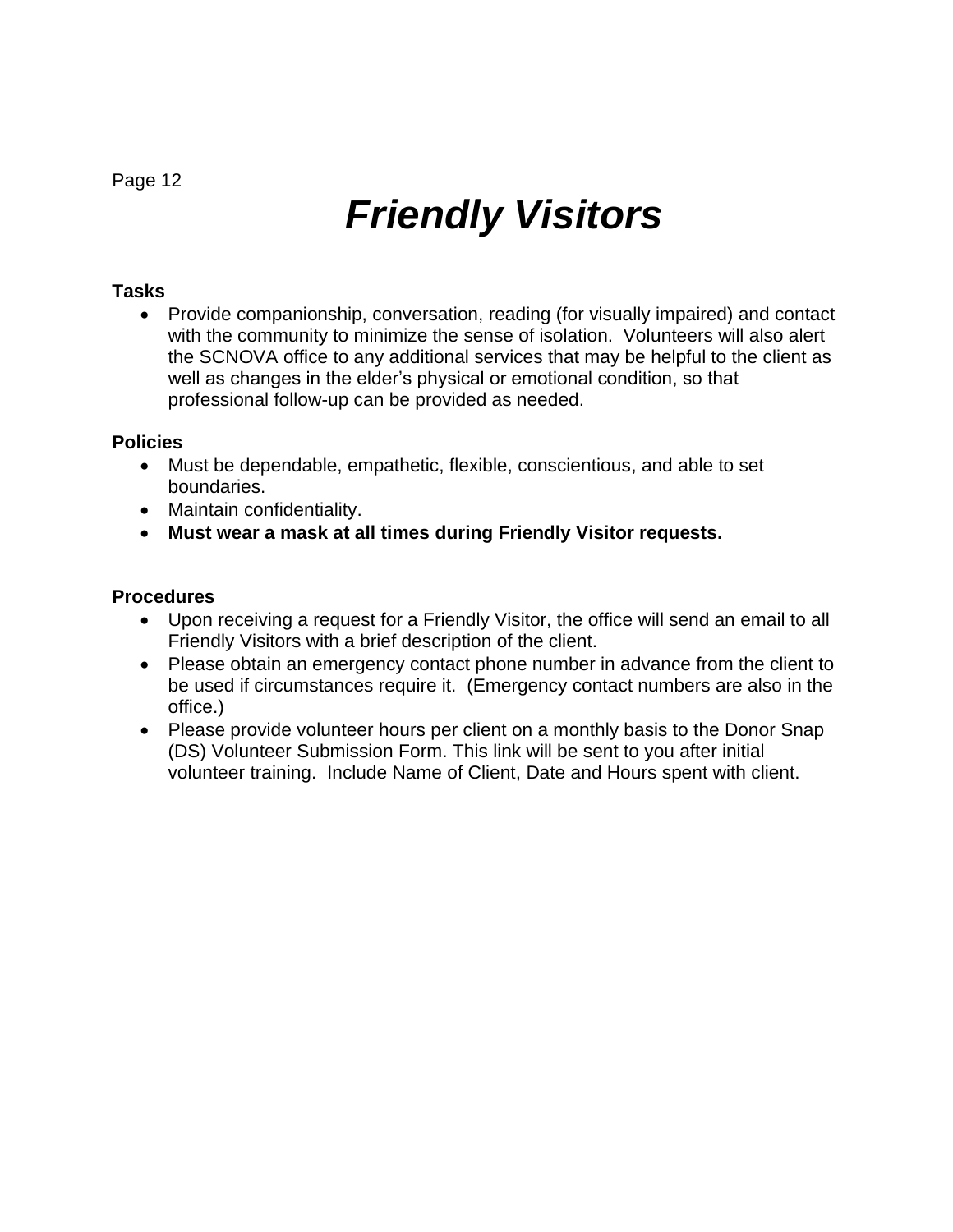### *Office Volunteers*

#### **Tasks**

- To answer the office phones and assist clients with service requests and other information
- To enter all transportation requests in the Ride Scheduler computer program
- To coordinate client requests for services with appropriate volunteers
- To fill out paper work required for client requests
- To provide information and referrals as needed
- To assist the Operations/ Volunteer Manager when needed
- To assist with "Thank You" notes for donations and other office needs.

#### **Policies**

- Friendly, professional phone manner.
- Patience and flexibility.
- Ability to use basic office equipment including the computer.
- Familiarity with SCNOVA policies, procedures, and mission.
- Orientation and training will be provided by experienced volunteers.

- Volunteers commit to work in the SCNOVA office each week for a specified shift (or as a substitute as needed).
- Please notify the Operations/ Volunteer Mrg at 703-281-0538 if you plan to be out of the office. Volunteers are encouraged to check the monthly calendar and let the Operations/ Volunteer Mgr know of any changes as soon as possible.
- After each shift, record your volunteer hours in the Office Volunteers binder or provide volunteer hours per client on a monthly basis to the Donor Snap (DS) Volunteer Submission Form. This link will be sent to you after initial volunteer training. Include Name of Client, Date and Hours spent with client.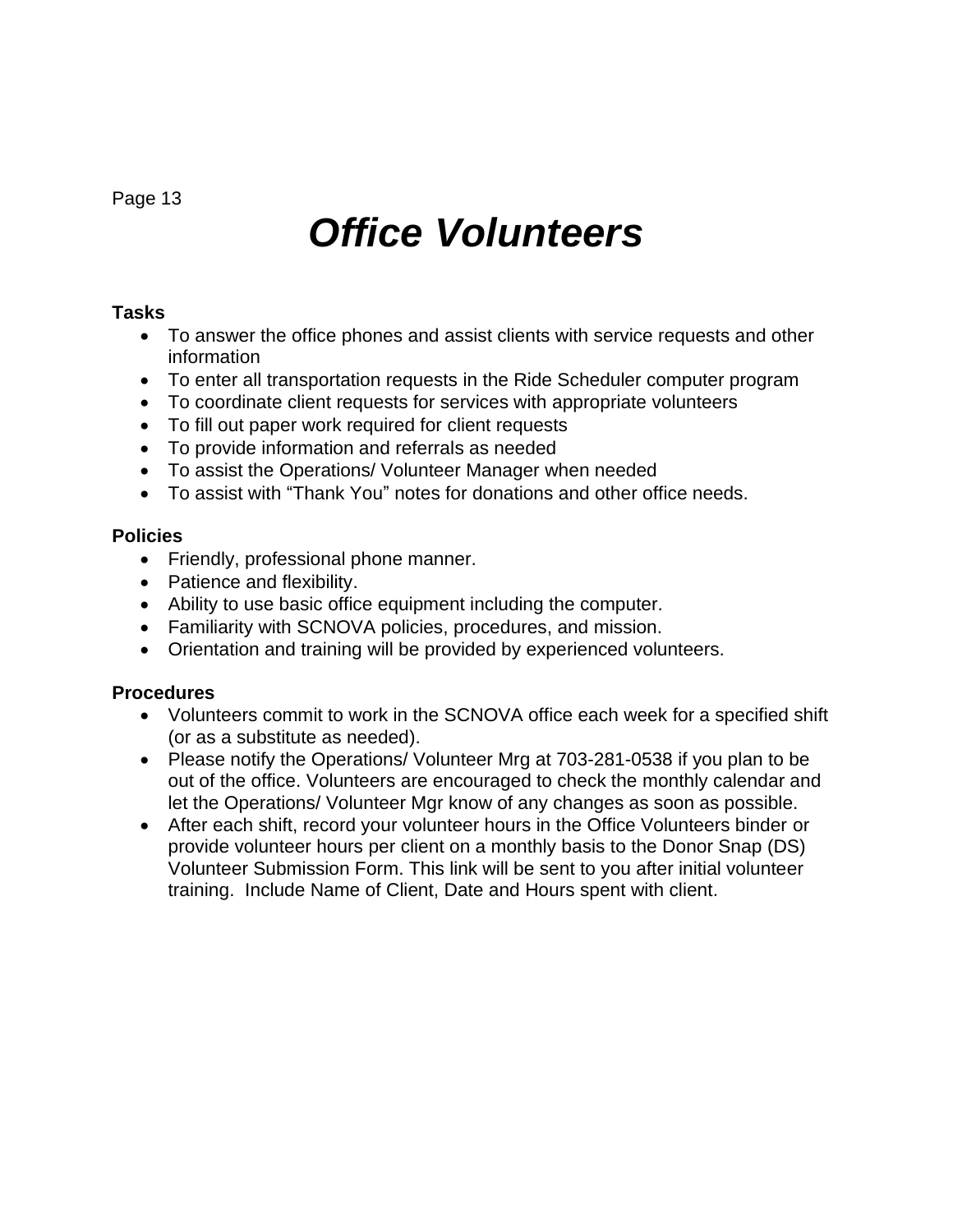#### **The Shepherd's Center of Northern Virginia Volunteer Agreement**

As a volunteer with Shepherd's Center of Nothern Virginia (SCNOVA), I understand that I will be working directly with seniors, some of whom are the most vulnerable members of our community. I hereby give my consent for SCNOVA to contact my references and conduct a background check. I also understand that my compliance with the requirements set out below is an essential part of my volunteer service.

- 1) SCNOVA does not discriminate against its clients, volunteers or staff for any reason – including age, race, religion, disability, national origin, gender, sexual orientation, financial or marital status.
- 2) I will inform the Operations/ Volunteer Manager of any existing condition or injury that may affect my ability to safely perform all volunteer tasks.
- 3) I understand that I may become aware of personal information and that such information pertaining to clients, either from SCNOVA staff or from the clients themselves is strictly confidential.
- 4) SCNOVA encourages open communication between volunteers and staff members.
- 5) I hereby grant SCNOVA my permission to use my name and any photographs that may be taken of me pursuant to my volunteer duties.
- 6) For drivers providing transportation for SCNOVA clients and or volunteers providing basic repairs/improvements at clients' homes, the following requirements apply:
	- a. I understand that I must carry my own automobile insurance and that I will not hold SCNOVA financially responsible for any injuries, accidents or other problems that may occur to me or to any client or third party while I am driving as an SCNOVA volunteer. I will promptly report any incident to the Operations/ Volunteer Manager. I understand that SCNOVA maintains an "umbrella" insurance policy that provides secondary coverage, if required, regarding such incidents.
	- b. I understand that if I become aware of any incident of change in a client's circumstances or an apparent downturn in their health or living conditions, I should promptly report my concerns to the Operations/ Volunteer Manager.
	- c. I understand that if my ability to drive others safely becomes compromised by health issues, or for any reason, I can no longer legally operate a motor vehicle in the Commonwealth of Virginia; I must report such issues to the attention of SCNOVA, which reserves the right to place me in "Inactive Driver" status – temporarily or permanently.
- 7) The requirements listed above are not all-inclusive, and SCNOVA reserves the right to modify and/or update them, without prior notice.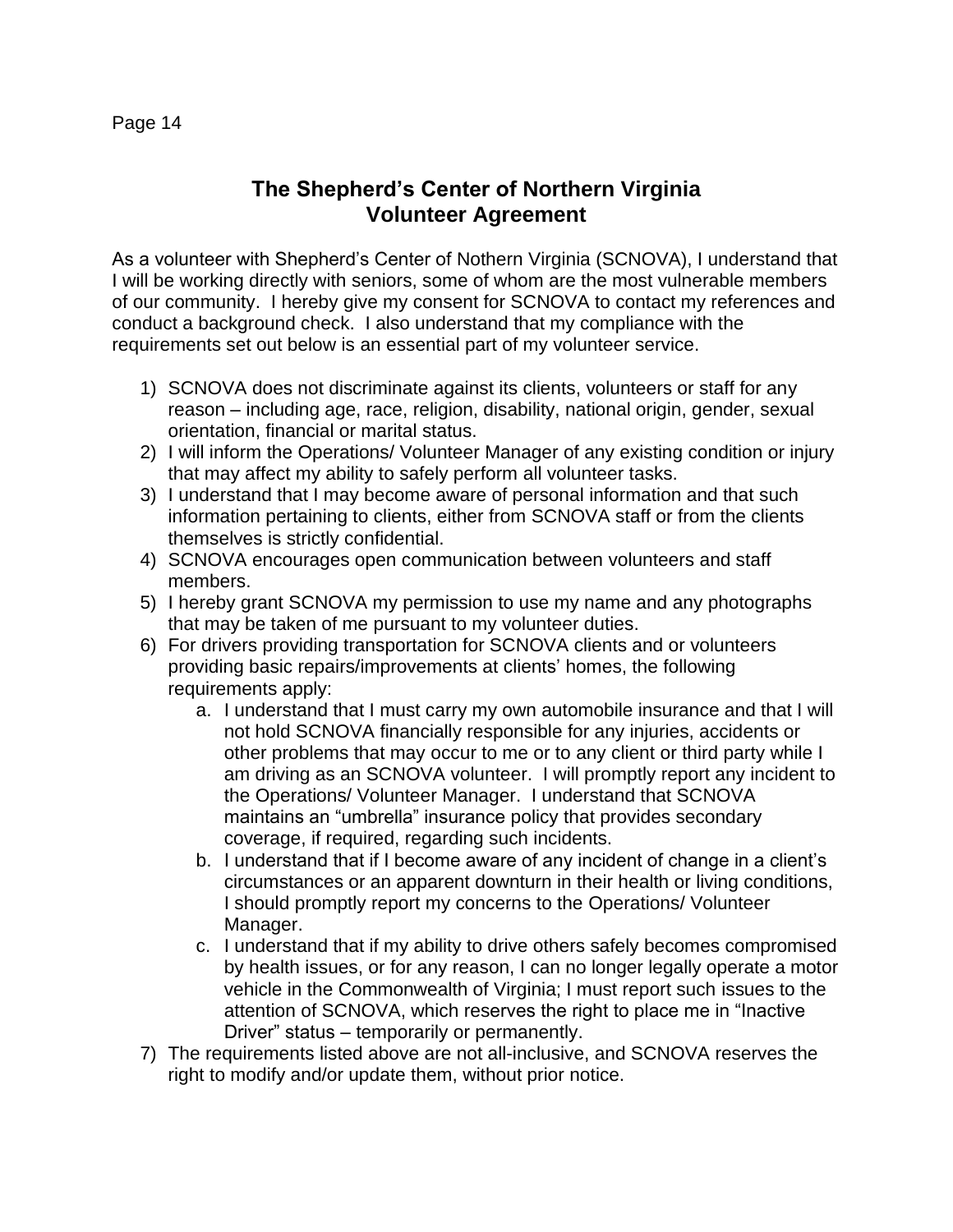#### **The Shepherd's Center of Northern Virginia Volunteer Agreement**

I hereby acknowledge that I have read and fully understood the Shepherd's Center of Northern Virginia's volunteer requirements, as set out above, and agree to abide by them.

Printed Name: Note: Name: 2008 and 2008 and 2012 and 2012 and 2012 and 2012 and 2013 and 2014 and 2014 and 201

Volunteer Signature: \_\_\_\_\_\_\_\_\_\_\_\_\_\_\_\_\_\_\_\_\_\_\_\_\_\_\_\_\_\_\_\_Date: \_\_\_\_\_\_\_\_\_\_\_\_\_\_\_\_\_\_\_\_\_

| Date: |  |  |  |
|-------|--|--|--|
|       |  |  |  |

(Please RETURN this signed page to the Operations/ Volunteer Manager Erin O'Reilly via mail or email [office@scnova.org\)](mailto:office@scnova.org)